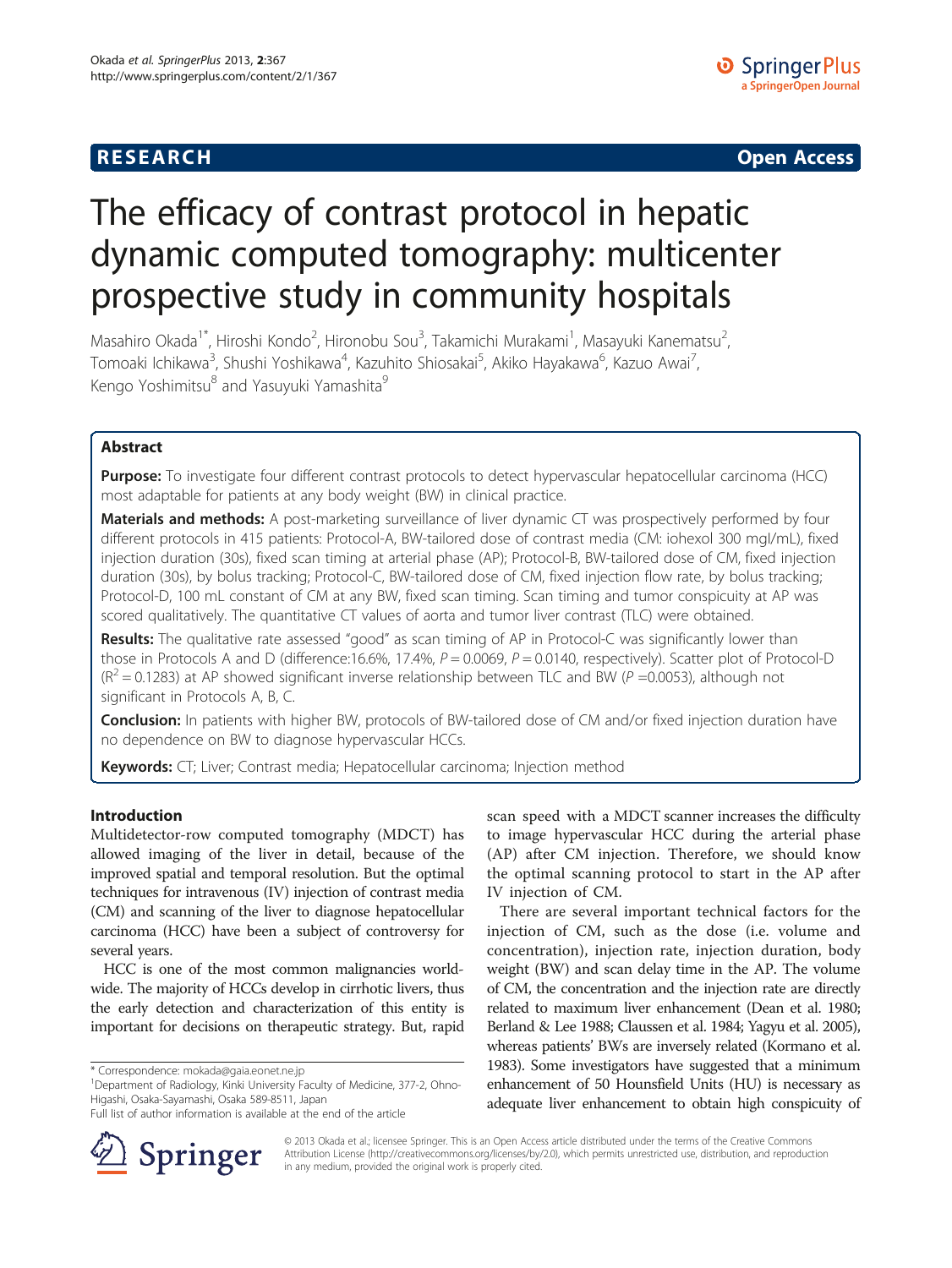low-attenuated hepatic lesions (Walkey [1991;](#page-11-0) Brink et al. [1995](#page-10-0); Heiken et al. [1995\)](#page-10-0). The total dose of CM is one of the most important technical factors to determine the amplitude of the contrast enhancement of the liver, because a fixed dose of CM provides different effects in patients with various BWs. Whereas, when we use the same fractional/total dose of iodine for the depiction of hypervascular HCC, rapid injection of CM with moderate concentration is more effective than is high concentration of CM (Awai et al. [2004a](#page-10-0); Han et al. [2000\)](#page-10-0). These facts are also shown using the theoretical compartmental model of (Bae et al. [1998a](#page-10-0); Bae et al. [1998b\)](#page-10-0) and the observations of (Awai et al. [2004b](#page-10-0); Awai & Hori [2003\)](#page-10-0). The concentration and injection rate of CM are important for determining the amplitude of contrast enhancement in hypervascular HCCs during AP. Moreover, the injection duration is also important to predict peak enhancement time in the liver, because it may be the only factor to restrict temporal changes in contrast enhancement. When a tailored dose of CM according to patients' BW is used, a fixed injection duration method allows the minimization of the variation in aortic peak enhancement time for each patient (Ichikawa et al. [2006](#page-10-0); Erturk et al. [2008](#page-10-0)). To achieve adequate liver enhancement for all patients with a wide variety of BW on CT, recent clinical studies have suggested that the dose of CM should be tailored according to patients' BWs to obtain adequate liver enhancement (Awai et al. [2004b](#page-10-0); Awai & Hori [2003;](#page-10-0) Kondo et al. [2008](#page-10-0)). The variation in liver enhancement among patients with different BWs is cancelled by using the BW-tailored dose of CM (Awai et al. [2004b](#page-10-0)). Thus, a tailored dose of CM according to patients' BW has been a recent trend in hepatic dynamic CT protocols.

On the other hand, to achieve optimal detection of hypervascular HCC during the AP in liver dynamic CT, it is important to predict the peak time of aortic enhancement, because blood is supplied to tumors from the hepatic artery (which is a branch of the abdominal aorta) in patients with hypervascular HCC. The routine use of computer-assisted bolus tracking techniques (i.e.  $SmartPrep^{\circledR})$  for AP scanning is recommended to detect hypervascular HCC (Tomemori et al. [2001](#page-11-0)). The imaging by bolus tracking technique is useful to catch the optimal scan timing during AP in patients with severe cardiac dysfunction.

Although these fingings above, the fixed injection rate of CM has been used in dynamic CT protocols of the liver rather than the fixed injection duration. Moreover, some radiologists use a uniform dose of intravenous CM in patients undergoing hepatic dynamic CT, although experimental data have indicated an inverse relationship between hepatic contrast enhancement on CT and patient BW (Kormano et al. [1983](#page-11-0)). These may be still the actual situations in some hospitals even nowadays in Japan.

Moreover, the condition of the bolus tracking system settings for rapid scan speed with a MDCT scanner had not been standardized and optimized in community hospitals in Japan, although bolus tracking techniques were introduced into the daily clinical settings in community hospitals.

To our knowledge, no prospective study has systematically evaluated the role of CM injection protocols, including the dose (i.e. volume and concentration), injection rate, injection duration of CM, BW and scan delay time in the AP for hepatic dynamic CT for daily clinical settings in community hospitals.

Therefore, the aim of this study was to investigate most adaptable protocol for patients at any BW among the four injection protocols routinely used in community hospitals in Japan, by focusing the imaging of AP, which is thought to be the most important for liver dynamic CT to detect HCC.

## Materials and methods

## **Patients**

Since this study was non-interventional study conducted as post-marketing surveillance in Japan, in which the data is collected from daily clinical settings in each hospitals, the hospitals using either one of the following 4 injection protocols routinely used in Japan shown in the "[Imaging methods](#page-2-0)" section were selected and signed contract with each hospital for participation in the study. During the period between June 2010 and November 2010, the study of liver dynamic CT was conducted by Daiichi Sankyo Co., Ltd., in accordance with the Good Post-marketing Study Practice (MHLW Ordinance No. 171 issued on December 20, 2004) in the 91 community hospitals in Japan. After receipt of signed contract for participation in the study from the 91 hospitals, consecutive patients who fulfilled the following inclusion criteria but no exclusion criteria were enrolled under the conditions of the daily clinical setting, until the target number of patients was reached. Liver dynamic CT was performed for 419 patients registered in each hospital, and all patients received one of 4 injection protocols shown in the "[Imaging methods](#page-2-0)" section. The inclusion criteria were: (a) type B or C hepatitis or liver cirrhosis; (b) known HCC (up to 3 cm in size) without any treatment after the diagnosis from tumor biopsy, CT during arterial portography (CTAP) and CT during hepatic arteriography (CTHA), lipiodol CT, contrast enhanced magnetic resonance imaging with such as gadodiamide (Omniscan<sup>®</sup>, Daiichi Sankyo Co., Ltd. Tokyo, Japan), or gadoxetic acid (Primovist®; Bayer HealthCare Pharmaceuticals, Berlin, Germany), contrast enhanced sonography; (c) alternatively, patients in whom enlargement of tumor or increased markers for liver cancer alpha-fetoprotein and protein induced by vitamin-K absence II was observed; (d) patients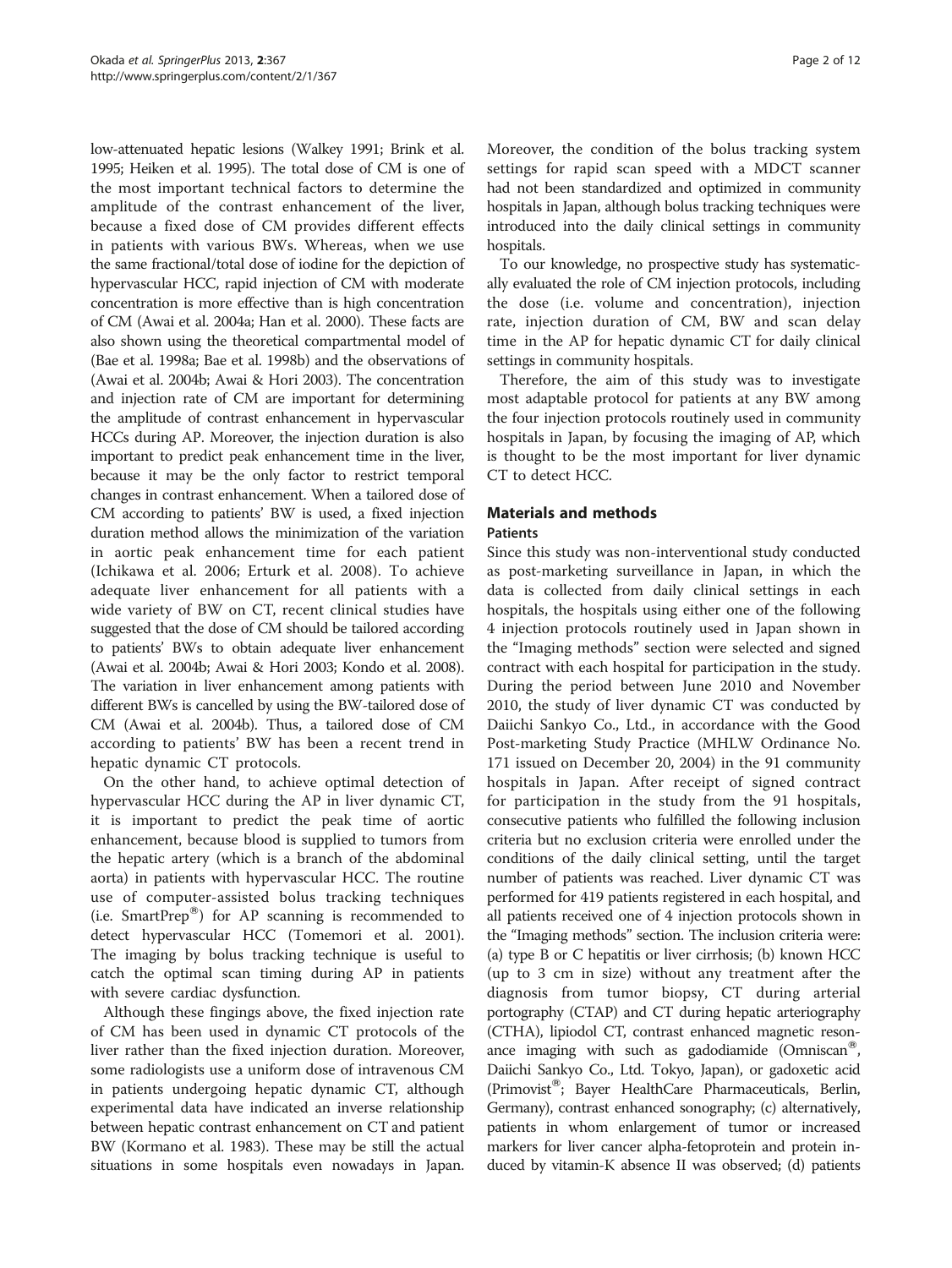<span id="page-2-0"></span>who gave informed written consent; and (e) patients who underwent liver dynamic CT with 16 detectors-rows or 64 detectors-rows of MDCT for the assessment of HCC.

The exclusion criteria were: (a) patients with hypersensitivity to iodine CM; (b) patients with severe thyroid diseases; (c) patients with severe renal dysfunction; (d) patients with metastatic liver diseases; (e) patients with therapeutic conditions, such as radiofrequency ablation (RFA) or transarterial chemo-embolization (TACE) - within 3 months before CT examination; and (f) patients with severe fatty liver diseases, who had higher density of intrahepatic vessels compared to liver parenchyma on unenhanced CT.

Four of 419 patients were excluded because of the following reason: two patients were with severe fatty liver judged by three reviewers of qualitative analysis as the exclusion criteria of this study, one patient was not administered iohexol but other iodine component that differ from the structured study protocol, and one patient was found to have been enrolled outside the contract period. Thus final study population consisted of 415 patients. Subjects' characteristics are shown in Table 1. The background, characteristics and diagnosis methods of HCC are shown in Table [2](#page-3-0). Of 415 patients, 340 had hypervascular HCC and remaining 75 had hypovascular HCC. These were from 1–3 HCCs in 318 patients, 4–6 HCCs in 35 patients, 7–9 HCCs in 14 patients and more than 10 HCCs in 48 patients. No obvious imbalance in gender, age and body weight was observed between the four protocols. There was no significant difference in weight distribution between each group of the four protocols (Figure [1\)](#page-4-0).

## Imaging methods

Dynamic CT protocols in this study were selected by the daily work of each hospital. Four injection protocols were employed for the study as follows: Protocol-A, BW-tailored dose of CM (300 mgI/mL of iohexol, Omnipaque<sup>®</sup> 300, Daiichi Sankyo Co., Ltd.), fixed injection duration (30 s), fixed scan timing at AP; Protocol-B, BW-tailored dose of CM, fixed injection duration (30 s), scan timing at AP adjusted by bolus tracking; Protocol-C, BW-tailored dose of CM, fixed injection flow rate, scan timing at AP adjusted by bolus tracking;

| Table 1 Subjects' characteristics |  |
|-----------------------------------|--|
|-----------------------------------|--|

Protocol-D, 100 mL constant of CM at any BW, fixed scan timing at AP. Iodine dose per weight for BW-tailored dose of CM in Protocols A, B and C, fixed scan start time at AP in Protocols A and D, trigger and scan delay for AP by bolus tracking in Protocols B and C, and fixed injection flow rate in Protocol-C were decided as a clinical CT examination in each hospital. In terms of the average, the dose of CM per weight was higher in Protocols A and C, and injection flow rate was highest in Protocol-A. Injection duration in Protocols C and D with fixed flow rate was longer than 30 s, although the injection duration was fixed as constant at 30 s in Protocols A and B (Table [3](#page-4-0)). The delay time of AP from the initiation of CM injection was recorded. In Protocol-B (mean ± SD / median, 34.92 ± 4.85 / 35.0 s) and C (32.77 ± 5.48 / 33.0 s) using bolus tracking were earlier compared to those in Protocols A  $(38.87 \pm 2.95 / 40.0 \text{ s})$  and D  $(38.27 \pm 4.19 / 40.0 \text{ s})$ .

Our study data were obtained from 99 CT machines (Toshiba 44, General Electric 32, Siemens 13, Philips 10) in 91 hospitals. Fixed 5 mm slice thickness of CT images was employed in all hospitals. And other CT imaging parameters, such as detector-row, tube voltage and tube current, are shown in Table [4.](#page-5-0) Liver dynamic CT images were collected as electronic data (DICOM standard) with clinical information including patient background from each hospital.

### Imaging evaluation

### Qualitative analysis

In order to ensure the reliability of reviewers, three independent reviewers, who had more than 13 years of experience in liver CT, had a training of the judgment for the liver dynamic CT to make criteria and consensus of qualitative evaluation. After that, three reviewers evaluated all imaging data in the points of scan timing of AP and the degree of tumor conspicuity of HCC in the AP.

On the actual evaluation, the information on the patient background, specific institutions and the imaging techniques were blinded for reviewers. When reviewing by three independent reviewers, the display setting of liver dynamic CT images, such as window width (WW) and window level (WL), was fixed as WW 270 and WL 60. The efficacy of imaging in the diagnosis of HCC in the AP of each liver segment was evaluated by the 3 independent

|        |        | Protocol-A      | Protocol-B      | Protocol-C    | Protocol-D      | Overall         |
|--------|--------|-----------------|-----------------|---------------|-----------------|-----------------|
|        |        | $(n = 144)$     | $(n = 117)$     | $(n = 87)$    | $(n = 67)$      | $(n = 415)$     |
| Gender | Male   | 111(77.1)       | 79 (67.5)       | 65 (74.7)     | 45 (67.2)       | 300 (72.3)      |
|        | Female | 33 (22.9)       | 38 (32.5)       | 22(25.3)      | 22 (32.8)       | 115 (27.7)      |
| Age    |        | $73 \pm 8.9$    | $73 \pm 8.9$    | $72 \pm 8.6$  | $71 \pm 9.8$    | $72 \pm 9.0$    |
| BW     |        | $58.6 \pm 12.0$ | $57.4 \pm 10.8$ | $59.0 + 10.7$ | $57.4 \pm 11.6$ | $58.1 \pm 11.3$ |

Note; Data presented as number (%) of patients or mean  $\pm$  standard deviation (SD); BW, body weight.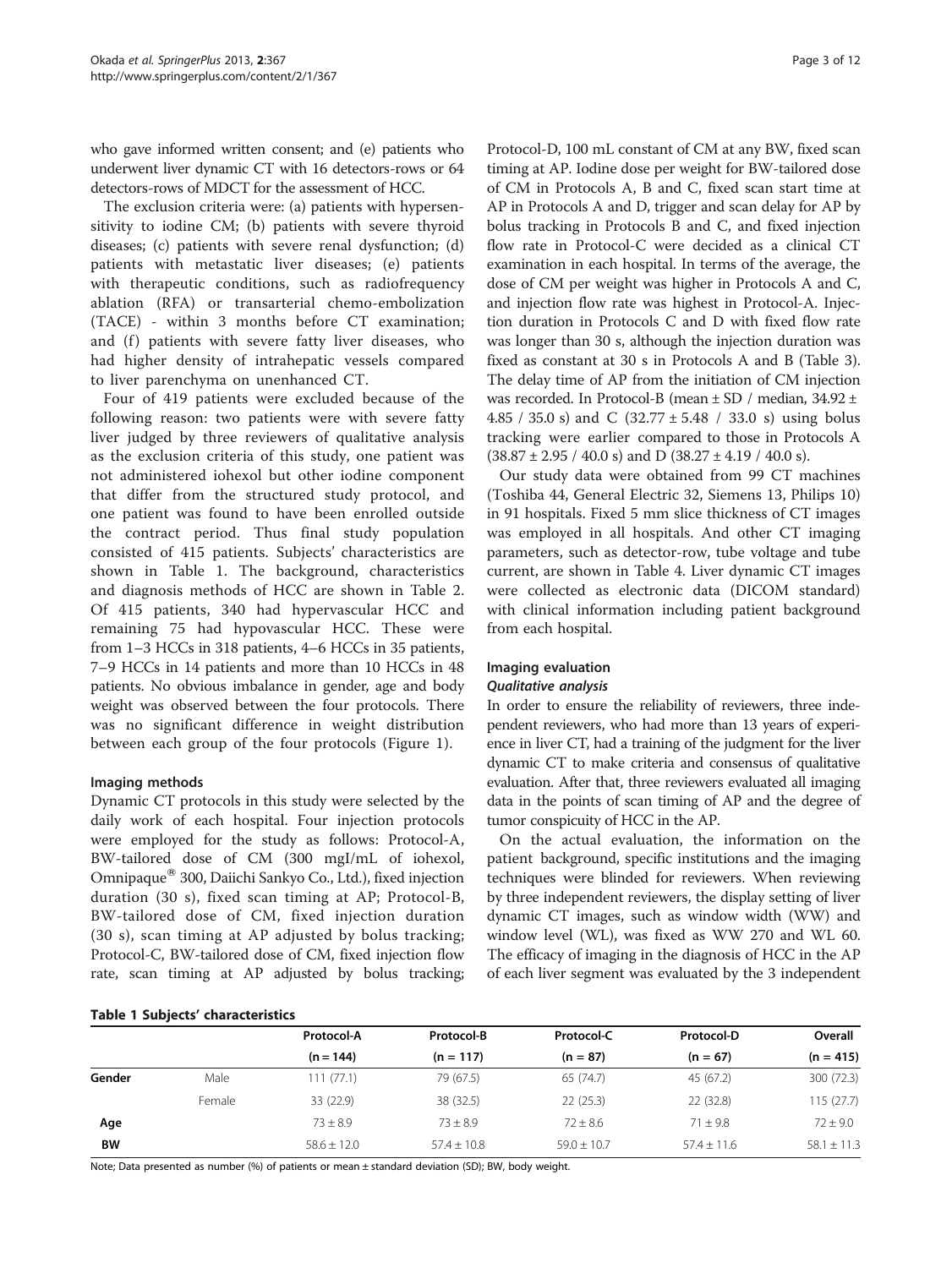#### <span id="page-3-0"></span>Table 2 Background, characteristics and diagnosis methods for hepatocellular carcinoma

|                         |           | Protocol-A       | Protocol-B       | Protocol-C       | Protocol-D       |
|-------------------------|-----------|------------------|------------------|------------------|------------------|
| Background*             |           |                  |                  |                  |                  |
| Hepatitis B             |           | 5(3.5)           | 8(6.8)           | 6(6.9)           | 6(9.0)           |
| Hepatitis C             |           | 36 (25.0)        | 35 (29.9)        | 17 (19.5)        | 19 (28.4)        |
| LC                      |           | 104 (72.2)       | 75 (64.1)        | 65 (74.7)        | 42 (62.7)        |
| $LC-B$                  |           | 9(6.3)           | 8(6.8)           | 3(3.4)           | 2(3.0)           |
| $LC-C$                  |           | 75 (52.1)        | 51 (43.6)        | 45 (51.7)        | 28 (41.8)        |
| LC-Alcoholic            |           | 13 (9.0)         | 9(7.7)           | 11(12.6)         | 13 (19.4)        |
| <b>NASH</b>             |           | 5(3.5)           | 1(0.9)           | 0.(0.0)          | 0(0.0)           |
| Others                  |           | 5(3.5)           | 9(7.7)           | 8(9.2)           | 2(3.0)           |
| Fatty liver             |           | 1(0.7)           | 0(0.0)           | 3(3.4)           | 2(3.0)           |
| Others                  |           | 2(1.4)           | 2(1.7)           | 0(0.0)           | 0(0.0)           |
| Characteristics         |           |                  |                  |                  |                  |
| Size of tumor** (mm)    |           | $17.08 \pm 6.42$ | $16.85 \pm 5.88$ | $16.70 \pm 6.27$ | $16.60 \pm 6.29$ |
| Range                   |           | $3.0 - 30.0$     | $5.6 - 30.0$     | 7.0-30.0         | $6.6 - 29.0$     |
|                         | $<$ 20 mm | 89 (61.8)        | 73 (62.4)        | 62 (71.3)        | 45 (67.2)        |
|                         | $>20$ mm  | 55 (38.2)        | 44 (37.6)        | 25 (28.7)        | 22 (32.8)        |
| Number of tumors        | $1 - 3$   | 109 (75.7)       | 97 (82.9)        | 65 (74.7)        | 47 (70.1)        |
|                         | $4-6$     | 14(9.7)          | 8(6.8)           | 7(8.0)           | 6(9.0)           |
|                         | $7 - 9$   | 6(4.2)           | 3(2.6)           | 1(1.1)           | 4(6.0)           |
|                         | >10       | 15 (10.4)        | 9(7.7)           | 14(16.1)         | 10 (14.9)        |
| Diagnosis methods*      |           |                  |                  |                  |                  |
| Biopsy                  |           | 5(3.5)           | 1(0.9)           | 0(0.0)           | 0(0.0)           |
| CE-MRI                  |           | 33 (22.9)        | 39 (33.3)        | 31 (35.6)        | 14 (20.9)        |
| CTAP/CTHA               |           | 10(6.9)          | 9(7.7)           | 10(11.5)         | 9(13.4)          |
| Angiography             |           | 29 (20.1)        | 43 (36.8)        | 10(11.5)         | 26 (38.8)        |
| Lipiodol CT             |           | 12(8.3)          | 15 (12.8)        | 4(4.6)           | 3(4.5)           |
| Sonography              |           | 42 (29.1)        | 56 (47.9)        | 40 (46.0)        | 28 (41.8)        |
| Growth of tumor         |           | 45 (31.3)        | 27 (23.1)        | 37 (42.5)        | 11(16.4)         |
| Increased tumor markers |           | 78 (54.2)        | 70 (59.8)        | 45 (51.7)        | 34 (50.7)        |

Note; Data presented as number (%) of patients or mean ± standard deviation (SD);

LC, Liver cirrhosis; NASH, non-alcoholic steatohepatitis, CE-MRI, Contrast-enhanced magnetic resonance imaging;

CTAP, computed tomography during arterial portography; CTHA, computed tomography during hepatic arteriography

\*\* Background and diagnosis methods were made by multiple selections.

\* Tumor selected as target tumor for quantitaive analysis.

reviewers, and classified into 4 grades as tumor conspicuity: "excellent (HCC enhancement at  $AP \geq$  the enhancement of aorta)", "good (liver parenchyma < < HCC enhancement at AP < the enhancement of aorta)", "fair (liver parenchyma < HCC enhancement at  $AP \lt\lt$  the enhancement of aorta)" and "poor (liver parenchyma ≥ HCC enhancement at AP)". These gradings were employed for the largest target 10 tumors. The scan timing of AP was investigated by these 2 grades: "good (arterial and portal vein enhancement of the liver are seen, but hepatic vein enhancement is not seen)", "poor (portal vein enhancement is not seen, or both portal vein and hepatic vein in the liver are seen)". The evaluation result was adopted when ratings given by 2 reviewers were consistent. When ratings by 3 reviewers were completely inconsistent, the case was discussed to determine the final rating.

## Quantitative analysis

CT values (mean ± SD) in HU were measured and recorded by physicians at each institution site as follows; The mean attenuation of the abdominal aorta at the level of main portal vein [region of interest (ROI) size, approx. 1.0 cm<sup>2</sup>], hepatic parenchyma at the level of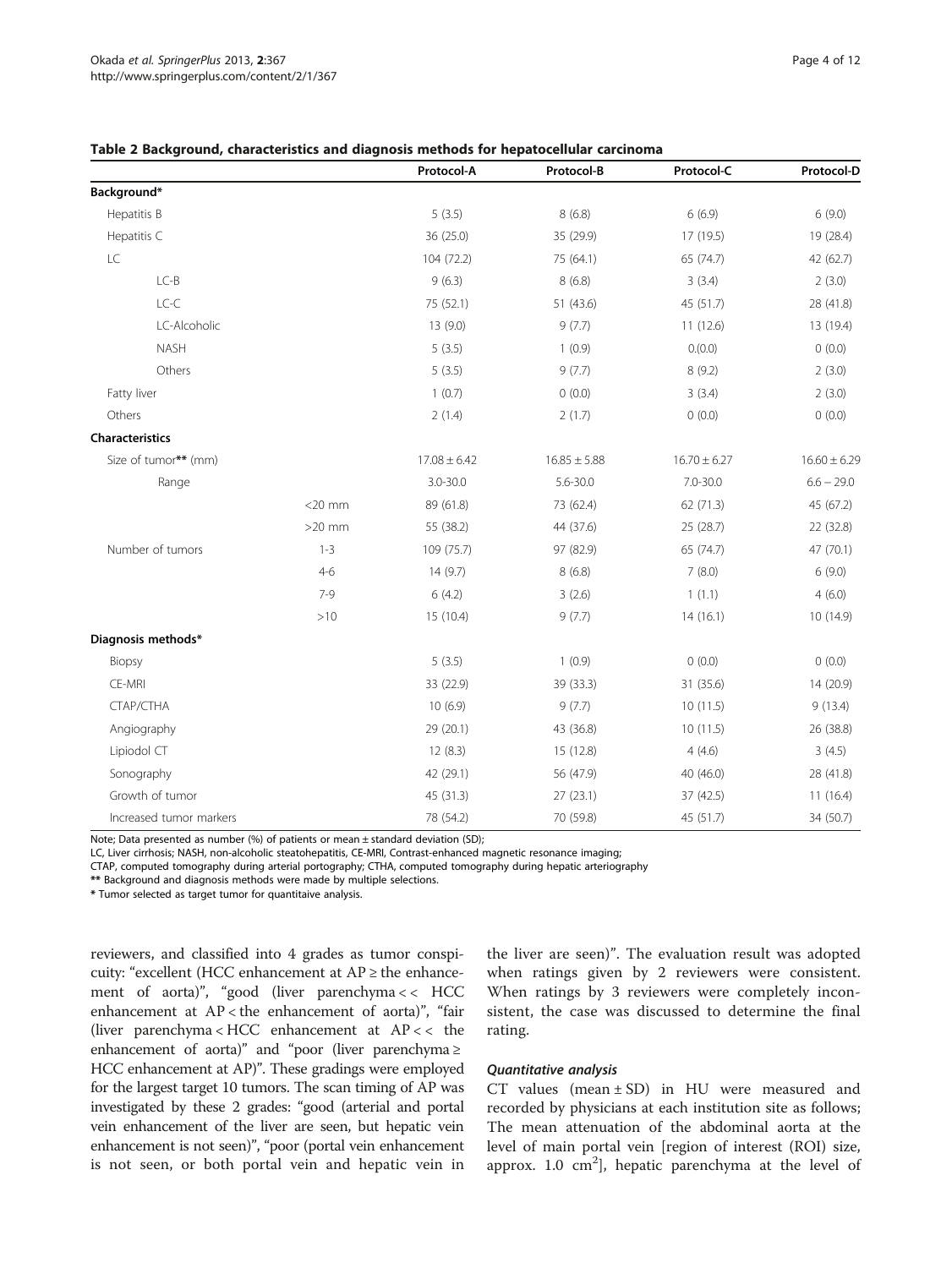<span id="page-4-0"></span>

main portal vein (three ROIs in the left lobe, anterior section of right lobe and posterior section of right lobe of the liver; each ROI size, approx. 2.0 cm<sup>2</sup>), and HCC (ROI size, approx.  $0.5 \text{ cm}^2$ ) by using the CT attenuation values. ROIs of liver parenchyma were placed not to cover liver tumor region, visible blood vessel structure, bile ducts, calcified areas and artifacts. The target HCC was selected among the tumors within 3 cm in cases where there were multiple regions. And HCC enhancement was evaluated in the most enhanced portion of the tumor, when heterogeneous enhancement of HCC existed. The enhancement effect at AP was calculated as the absolute difference in the attenuation values of the abdominal aorta at unenhanced scanning versus AP of contrast-enhanced scanning. When automatic tube current modulation was used, data of SD values exceeding twice the setting SD value were excluded. Finally, the following parameters were calculated and used for the analysis:

Aortic enhancement (HU) = density of aorta at AP (HU) – density of aorta at unenhanced phase (HU)

The tumor conspicuity of HCC can be expressed by the attenuation differences between HCC and surrounding hepatic parenchyma - that is, tumor liver contrast (TLC).

 $TLC =$  density of target tumor at AP (HU)

 $-$  density of hepatic parenchyma at AP (HU)

Scatter plot of the relationship between BW and TLC at AP for each protocol was made to investigate the degree of linear approximation.

### Safety

Two of 419 patients were excluded because of the following reason: one patient was not administered iohexol but other iodine component that differ from the structured study protocol, and one patient was found to have been enrolled outside the contract period. Finally, the investigation into the safety of 300 mgI/mL of iohexol was performed in remaining 417 patients. The adverse

| $18002$ $\sigma$ injection water of contracts indicited |                 |                 |                   |                  |  |
|---------------------------------------------------------|-----------------|-----------------|-------------------|------------------|--|
|                                                         | Protocol-A      | Protocol-B      | Protocol-C        | Protocol-D       |  |
| Total dose (mL)                                         | $113.9 + 20.42$ | $109.3 + 21.87$ | $116.3 + 19.89$   | 100.0            |  |
| Dose per weight (mL/kg)                                 | $1.97 + 0.275$  | $1.90 + 0.132$  | $1.98 \pm 0.138$  | $1.81 \pm 0.369$ |  |
| lodine dose per weight (mgl/kg)                         | $589.6 + 82.35$ | $571.3 + 39.61$ | $593.9 \pm 41.35$ | $543.6 + 110.7$  |  |
| Injection flow rate (mL/sec)                            | $3.79 + 0.681$  | $3.64 + 0.729$  | $3.44 + 0.334$    | $3.21 + 0.243$   |  |
| Injection duration (sec)                                | 30.0            | 30.0            | $33.9 + 5.51$     | $31.3 + 2.17$    |  |

Note; Data presented as mean ± standard deviation (SD).

Table 3 Injection data of contrast material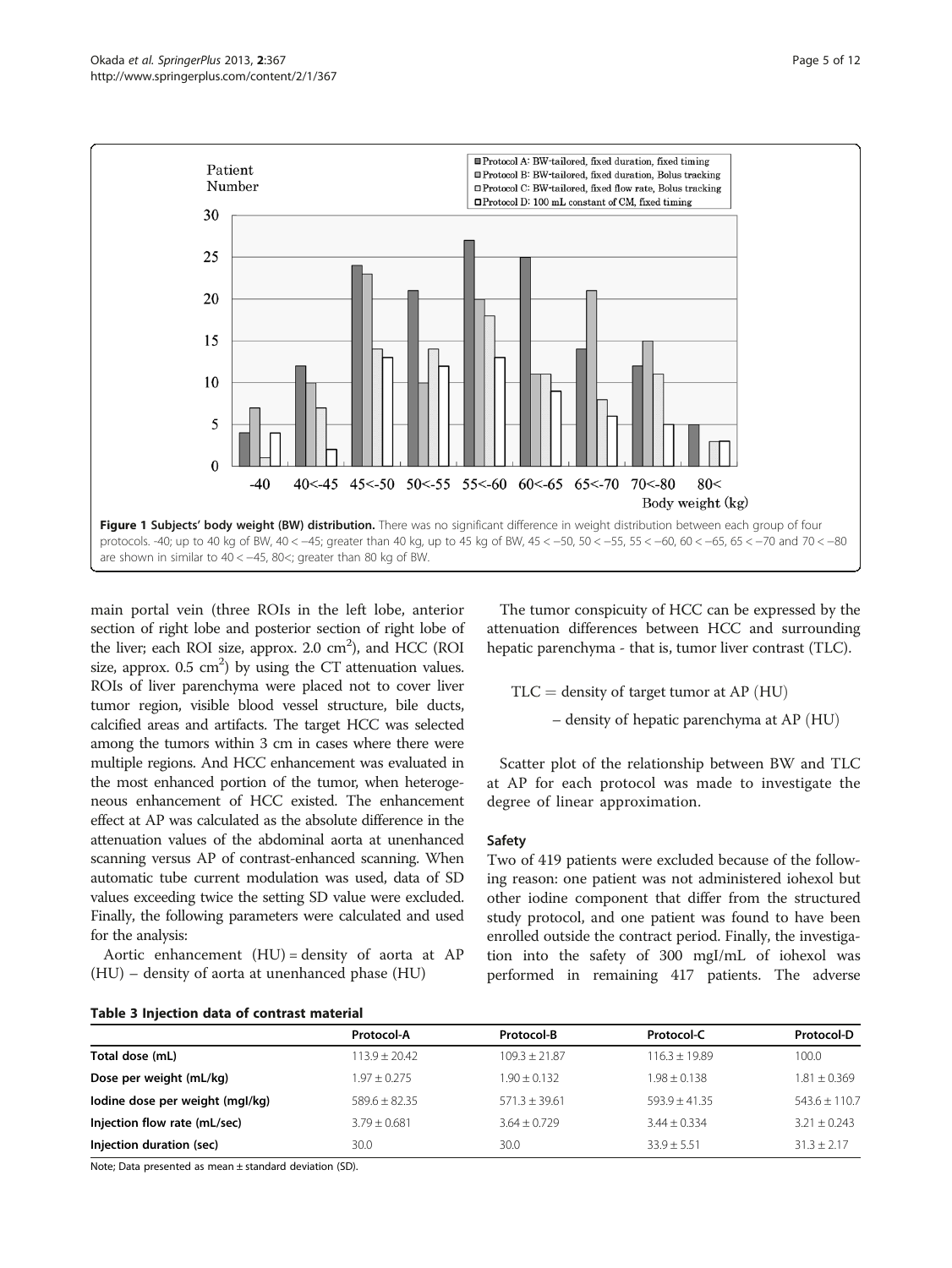|                      |              | Protocol-A | Protocol-B | Protocol-C | Protocol-D |
|----------------------|--------------|------------|------------|------------|------------|
| <b>Detector-rows</b> | 16           | 13(33.3)   | 4(12.9)    | 6(40.0)    | 4(28.6)    |
|                      | 64           | 26 (66.7)  | 27(87.1)   | 9(60.0)    | 10(71.4)   |
| Tube voltage         | $<$ 120 $KV$ | 1(2.6)     | 0(0.0)     | 0(0.0)     | 0(0.0)     |
|                      | 120KV        | 36 (92.3)  | 29 (93.5)  | 15 (100.0) | 14 (100.0) |
|                      | $>120$ KV    | 2(5.1)     | 2(6.5)     | 0(0.0)     | 0(0.0)     |
| <b>Tube current</b>  | Auto         | 33 (84.6)  | 29 (93.5)  | 14 (93.3)  | 14 (100.0) |
|                      | Fixed        | 6(15.4)    | 2(6.5)     | 1(6.7)     | 0(0.0)     |
| Scan speed           | < 0.5        | 4(10.3)    | 2(6.5)     | 1(6.7)     | 0(0.0)     |
|                      | 0.5          | 20(51.3)   | 26 (83.9)  | 12 (80.0)  | 11(78.6)   |
|                      | 0.5<         | 14 (35.9)  | 2(6.5)     | 2(13.3)    | 3(21.4)    |
|                      | Unknown      | 1(2.6)     | 1(3.2)     | 0(0.0)     | 0(0.0)     |

<span id="page-5-0"></span>Table 4 Imaging methods for each computed tomography protocol

Note; Data presented as number (%) of CT machines; KV, kilovolt.

reaction and the extravasation were evaluated by physicians at each institution site.

### Statistical analysis

For evaluation of the efficacy of imaging at AP, the best rating given to segments obtained from each patient was considered as the final rating for the patient. Moreover, patients rated as "excellent" or "good" were defined as those rated as "excellent or good". The proportion of patients who were rated as "excellent or good" in each imaging protocol was compared by using a linear probability model. To compare aortic enhancement and quantitative TLC among the four imaging protocols, an analysis of variance model was performed. Moreover, to investigate the efficacy of 4 protocols in each BW range, tumor conspicuity and quantitative TLC at AP were compared according to the BW, which was divided into three subgroups ( $< 50$  kg vs. 50–60 kg vs.  $> 60$  kg), and the relationship between BW and TLC at AP was shown with scatter plots and the regression line by each protocol.

A P value less than 0.05 was considered to indicate statistical significance and all analyzes were performed by using  $SAS^{\circledast}$  System Release 8.2 (SAS Institute Inc., Carey, NC, USA). Since this study was exploratory study, sample size was determined without statistical consideration and no adjustment for multiplicity was performed.

### Results

## Qualitative analysis

The qualitative rate assessed "good" as scan timing at AP in Protocol-C was significantly lower than those in Protocols A (difference: 16.6%,  $P = 0.0069$ ) and D (difference: 17.4%,  $P = 0.0140$ ) (Figure [2\)](#page-6-0). The qualitative rates assessed "excellent or good" as tumor conspicuity at AP were Protocol-A, 81.3%, Protocol-B, 79.6%, Protocol-C, 80.7%, and Protocol-D, 76.9%. In

patients with higher BW (> 60 kg), qualitative tumor conspicuity at AP in Protocols A and B were higher than those in Protocol-D (difference: 16.8%,  $P = 0.1509, 21.1%$ ,  $P = 0.0669$ , respectively), and the highest tumor conspicuity was obtained in Protocol-B, which was fixed duration with bolus tracking (Figure [3\)](#page-6-0). Whereas, in the subgroup of  $BW \le 50$  kg, tumor conspicuity in Protocol-B showed the lowest value of the 4 protocols.

### Quantitative analysis

In the subgroup of  $BW > 60$  kg, the aortic enhancement was significantly lower in Protocol-D (the amount of iodine especially in Protocol-D was less than in the other groups). Subgroups of 50 kg < BW  $\leq$  60 kg and BW  $\leq$ 50 kg did not show significant differences in the aortic enhancement between the 4 protocols (Figure [4](#page-7-0)). The TLC of HCC obtained in the subgroup of  $BW > 60$  kg was not discrepant with the quantitative evaluation of the aorta enhancement (Figure [5\)](#page-8-0). And quantitative TLC at AP in Protocols A, B, C was lower than that in patients with lower BW  $( \leq 50 \text{ kg} )$  in Protocol-D. In particular, TLC in Protocol-B was significantly lower than that in Protocol-D (difference: 17.00HU,  $P = 0.0249$ ).

Scatter plot of the relationship between BW and TLC at AP was shown in Figure [6](#page-9-0).  $\mathbb{R}^2$  of Protocol-D (0.1283) was closer to 1 than those of Protocols A, B, C (Protocol-A; 0.0003, Protocol-B; 0.0008, and Protocol-C; 0.0454), and Protocol-D showed significant inverse relationship between BW and TLC  $(P = 0.0053)$ .

### Safety

The CM was well tolerated by the patients. There were no clinically relevant changes in hemodynamic or laboratory parameters. No death or any adverse event leading to the discontinuation of a patient's participation in the study was reported. Of the 417 patients who were investigated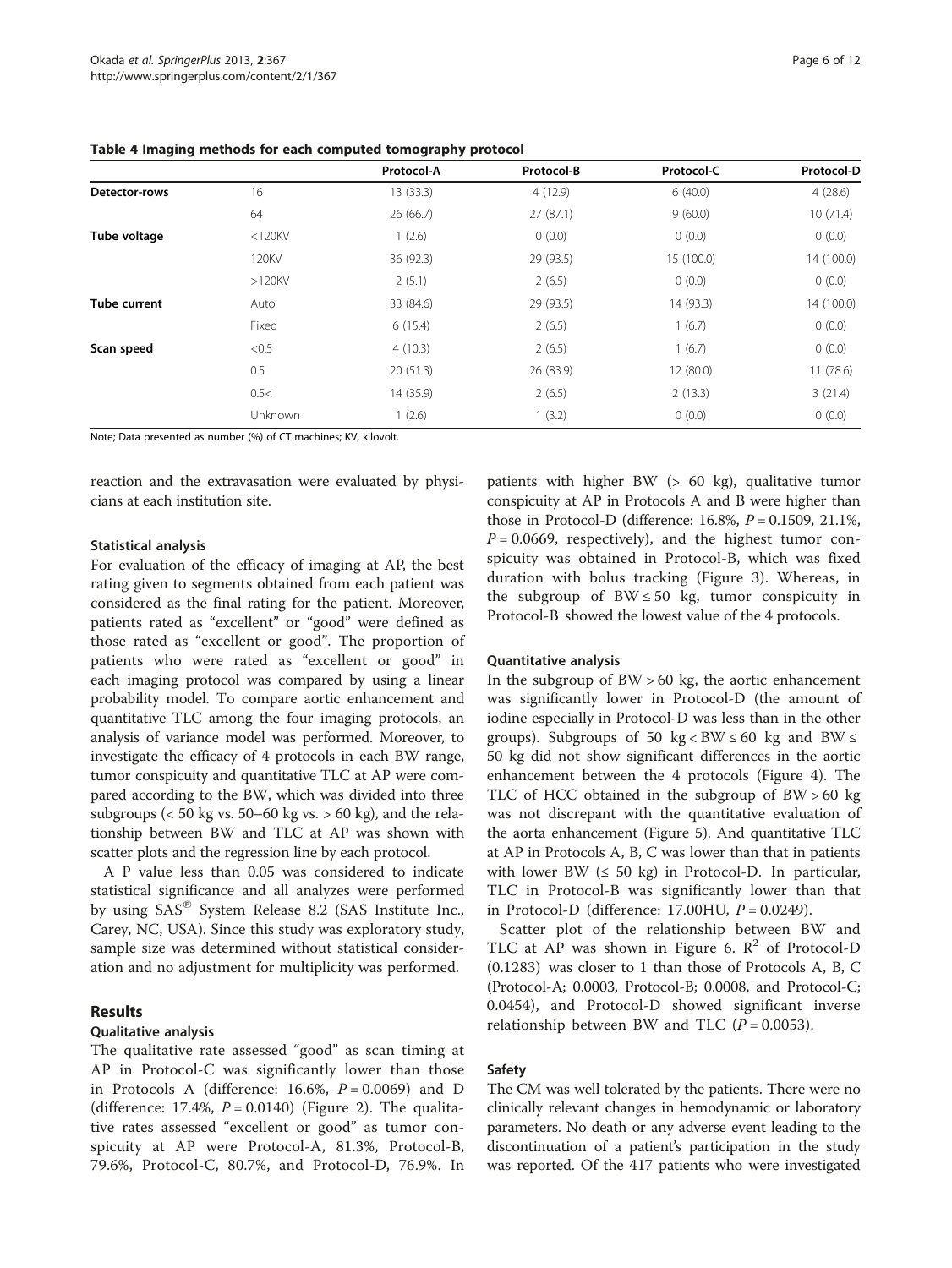<span id="page-6-0"></span>

for adverse reactions and extravasation, a total of 6 (1.44%) reported adverse reactions, including sneezing in 1 patient (0.69%, 1/144) in Protocol-A, drug eruption in 1 patient and urticaria in 1 patient (1.70%, 2/118) in Protocol-B,

eczema in 1 patient and nausea in 1 patient (2.30%, 2/87) in Protocol-C, and nausea in 1 patient (1.47%, 1/68) in Protocol-D. Both patients who had nausea recovered without treatment, and the rest of 4 patients (0.96%) were



qualitative evaluation, tumor conspicuity of hepatocellular carcinoma obtained in the subgroup of body weight (BW) > 60 kg was not discrepant with the quantitative evaluation of the aorta enhancement (Figure [4\)](#page-7-0). In the subgroup of BW > 60 kg, tumor conspicuity in Protocol-D tended to be lower than those in the other groups, and the highest tumor conspicuity was obtained in Protocol-B, which included fixed duration with bolus tracking. In the subgroups of BW ≤ 50 kg, tumor conspicuity in Protocol-B tended to be lower than those in the other groups. Error bars indicate 95% confidence interval. -50; up to 50 kg of BW, 50 < −60; greater than 50 kg, up to 60 kg of BW, 60<; greater than 60 kg of BW.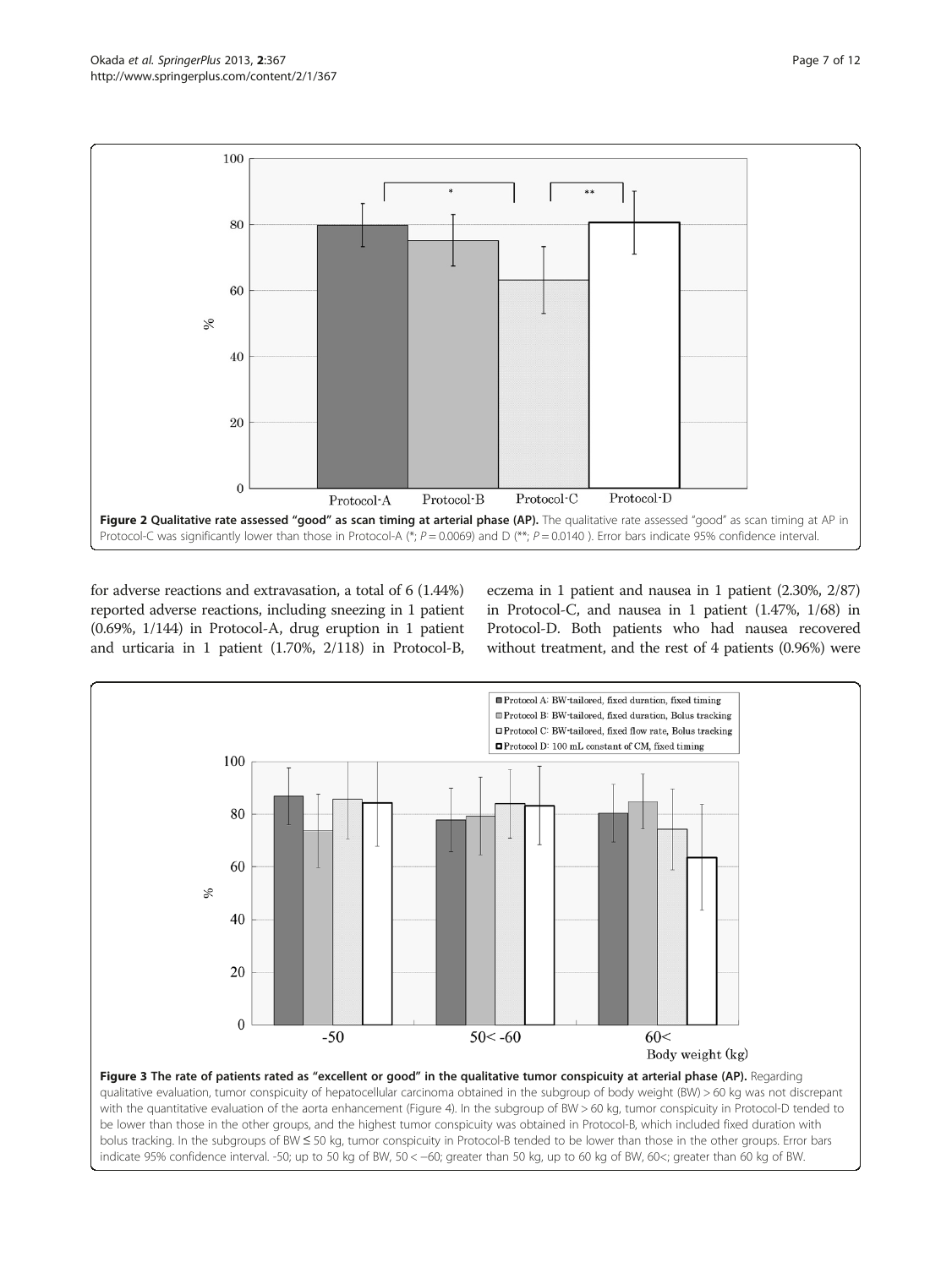<span id="page-7-0"></span>

administered anti-allergy drugs such as adrenocortical steroid, antihistamine, glycyrrhizin for treatment of adverse reactions. A total of 3 (0.72%) patients reported extravasation; 1 patient (0.69%, 1/144) on Protocol-A, 1 (0.85%, 1/118) on Protocol-B, and 1 (1.15%, 1/87) on Protocol-C. But, there was no significant difference in the incidence and the trend of adverse reactions and extravasations among the 4 protocols. Moreover, we did not identify any concerns about safety in the constant injection duration method, although the infusion rate in patients with high BW would be increased by setting injection duration as constant.

## **Discussion**

Our study showed that in patients with higher BW (> 50 kg), protocols of BW-tailored dose of CM and/or fixed injection duration had higher tumor conspicuity to diagnose hypervascular HCCs, because they had higher tumor conspicuity and TLC of HCC than a fixed dose (100 mL) of CM. Whereas, the use of a CM with a concentration of 300 mgI/mL with fixed 100 mL was higher tumor conspicuity and TLC of HCC for dynamic hepatic CT in patients of  $BW \le 50$  kg, since the volume of CM was injected in overload for those patients. To our knowledge, this study is the first prospective

study evaluated the role of CM injection protocols for a large number of patients in community hospitals, although these results are theoretically presumable.

In 4 protocols of our study, we disclosed the relationship of BW and TLC at AP.  $R^2$  (0.1283) in Protocol-D showed closer linear approximation between BW and TLC, although the  $R^2$  was not high. This means that Protocol-D may not achieve diagnostically sufficient TLC in patients with higher BW. Protocol-D is not recommended for a liver CT, because injection protocol should be stable for all patients with wide range of BW.

Many patients are diagnosed in community hospitals. The optimal injection method on liver CT is required to detect HCC in not only academic organizations, but also community hospitals. From our results, we can call attention to staffs in the department of radiology worldwide including community hospitals in regard to the optimal injection protocol for HCC. We believe that liver dynamic CT protocols with BW-tailored dose of CM, fixed injection duration and scan timing at AP decided by bolus tracking should be recommended to obtain optimal HCC enhancement, because fixed injection duration can minimize the patients' variables and can make the scan timing for each phase more uniform among all patients (Awai et al. [2004b](#page-10-0); Bae [2003](#page-10-0)). However,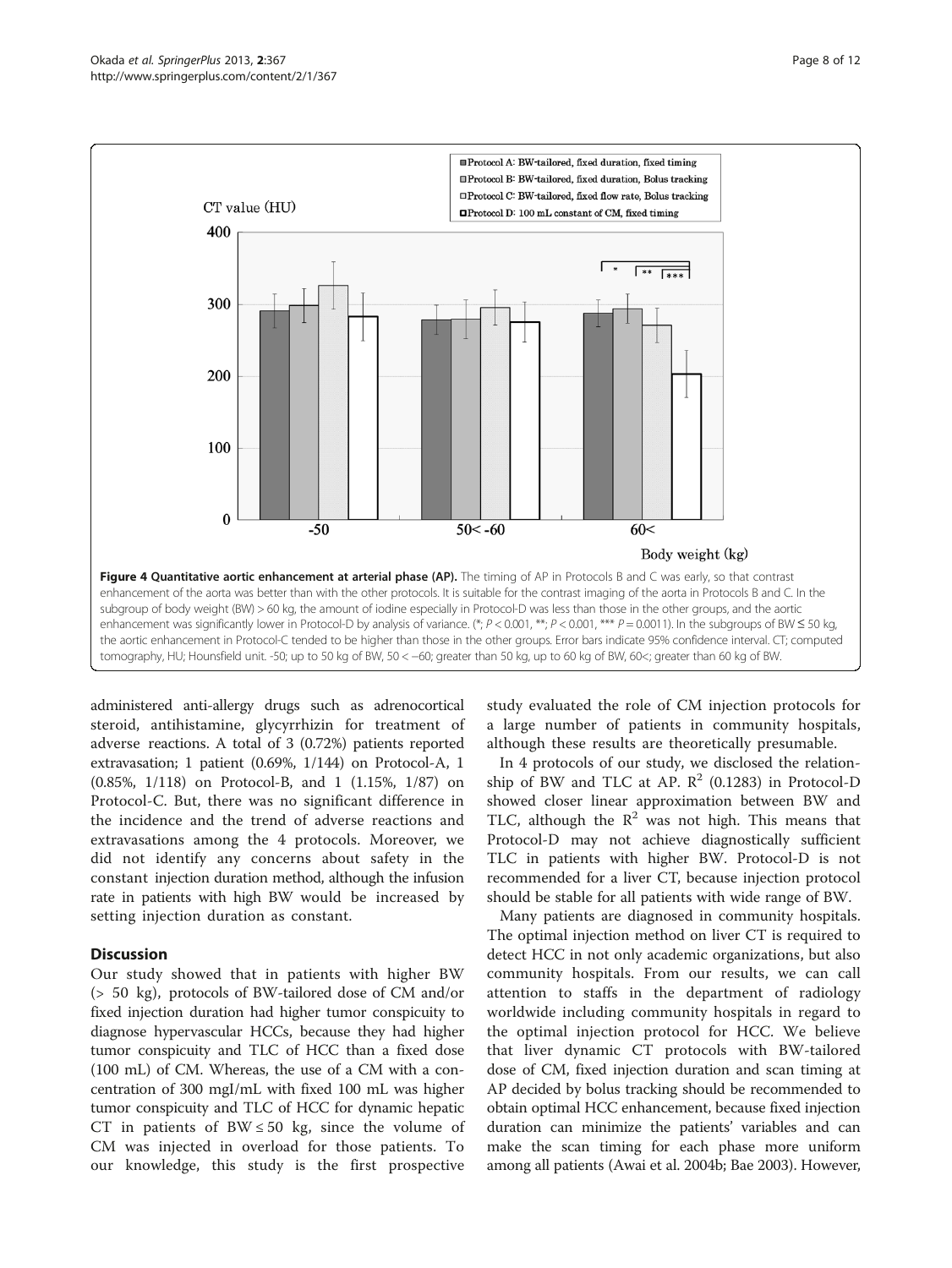<span id="page-8-0"></span>

the optimal BW-tailored dose of CM in patients with chronic liver diseases should be investigated to detect hypervascular HCC in the future. And scan delay at AP by bolus tracking should be more optimized in each hospital.

Awai et al. reported that 520 mgI/kg of contrast dose was not enough for liver enhancement in patients with chronic liver damage (Awai et al. [2004a](#page-10-0)), and Yamashita et al. reported that 600 mgI/kg of contrast dose is recommended for liver enhancement in patients with chronic liver damage (Yamashita et al. [2000\)](#page-11-0). The mean contrast dose in our study was 543.6 to 593.9 mgI/kg (Table [3\)](#page-4-0) in the 4 protocols. Thus, we believe that almost all cases had enough contrast dose in our study, except in patients with Protocol-D (mean contrast dose; 543.6 mgI/kg).

Injection rate is an important factor to detect hypervascularity of HCC at AP. Higher injection rate of CM allows higher HCC enhancement at AP, and TLC of HCC increases (Yanaga et al. [2007](#page-11-0)). In our study, mean of the injection flow rate in Protocol-A (3.79 mL/sec) was higher than other protocols (Table [3](#page-4-0)). In general, the higher injection flow rate works better to obtain higher detection rate of HCC, when other injection parameters are constant (Kim et al. [1995](#page-10-0)). A reason why Protocol-A did not achieve highest tumor conspicuity and TLC among the 4 protocols is that injection rate is

only one factor for tumor conspicuity and TLC of HCC, and various other factors such as iodine dose, scan timing for AP relates to tumor conspicuity and TLC. In our study, injection duration, injected dose of CM per BW and scan timing at AP were different between 4 protocols. Thus the higher injection flow rate may be one reason that increases tumor conspicuity and TLC of HCC, although Protocol-A did not show higher tumor conspicuity and TLC than other protocols (Figures [3](#page-6-0) and 5).

Kim et al. stated that an injection rate of  $3 - 5$  ml/sec took a mean 18 or 19 s to reach the threshold of 100 HU in the aorta (Kim et al. [1998](#page-10-0)). Sultana et al. reported an 18 s delay from bolus tracking to depict hypervascular HCC in the setting of trigger threshold level 100 HU in the aorta with an injection duration of 25 s by using 40 detectors-row CT (Sultana et al. [2007](#page-11-0)). Therefore, the optimal scan delay at AP from the initiation of CM injection is calculated as follows;

Scan delay at  $AP = 18$  s (or 19 s) + 18 s  $= 36$  s (or 37 s)

This formula is applied in the case of a 25 s injection duration, thus the next formula is applied in the case of a 30 s injection duration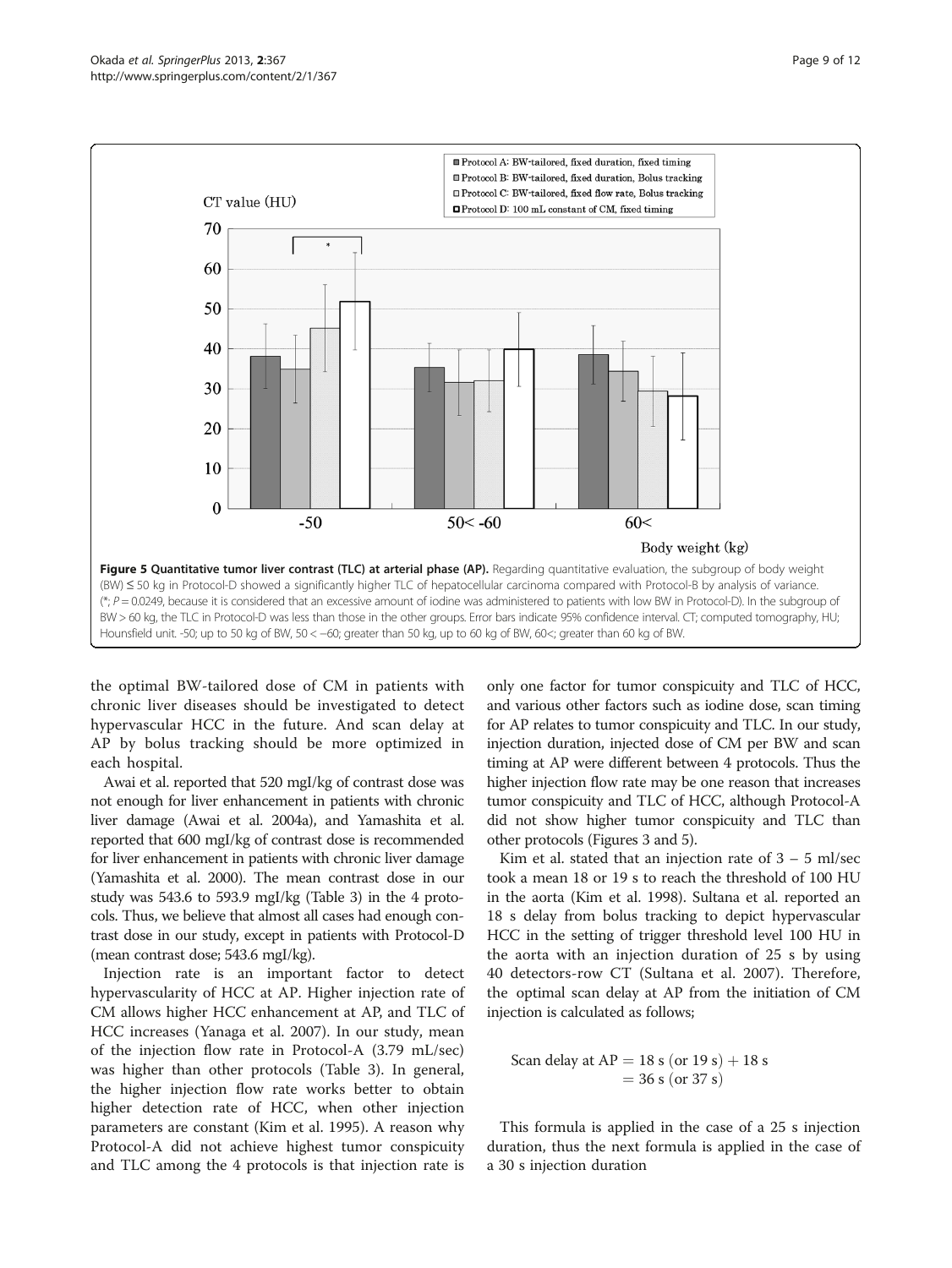Moreover, when the injection duration is fixed, the peak enhancement times of aorta, portal vein, and liver constantly are approximately 10 s, 20 s, and 30 s after the any fixed injection durations, respectively (Ichikawa et al. [2006](#page-10-0); Erturk et al. [2008](#page-10-0)). And the use of fixed injection duration (30 s) and scan delay of AP (approximately 40 s;  $30 s + 10 s$ ) after the start of CM injection are recommended to obtain sufficient peak enhancement value of hypervascular HCC (Ichikawa et al. [2006](#page-10-0)). As shown in the result of our study, median of the delay time in Protocols A and D at the AP was 40.0 s after the start of CM injection. This fact was based on the theory of "CM injection duration time  $+10 s$ " for the AP on liver dynamic CT.

Scan delay at  $AP = 18$  s (or 19 s) + 18 s + 5 s  $= 41$  s (or 42 s)

In Protocols B and C with bolus tracking system, the mean scan delay at AP was 34.92 s for Protocol-B and 32.77 s for Protocol-C, therefore they were early for the AP to depict hypervascular HCC. We thought that this is a valuable findings only through the Post-marketing surveillance by collecting data from the situation in the daily clinical settings in the community hospitals. This may be one of the causes of lower TLC in Protocols B and C than in Protocol-D in the subgroup of BW  $\leq 50$  kg (Figure 6). In addition, another cause is hypothesized that Protocol-D had superfluous iodine dose in regard to patients' BW in the subgroup of BW  $\leq 50$  kg.

We believe that the scan delay for the AP in Protocols B and C used in daily clinical settings in the community hospitals was shorter than optimal. This may result in the lower tumor conspicuity and TLC in the qualitative and quantitative analysis. Therefore the trigger point of CM arrival and the scan delayed time after aortic arrival by using bolus tracking system should be optimized.

There are several potential limitations of our study design. First, our study includes heterogeneous protocols for dynamic liver CT, and characters of HCC are different

<span id="page-9-0"></span>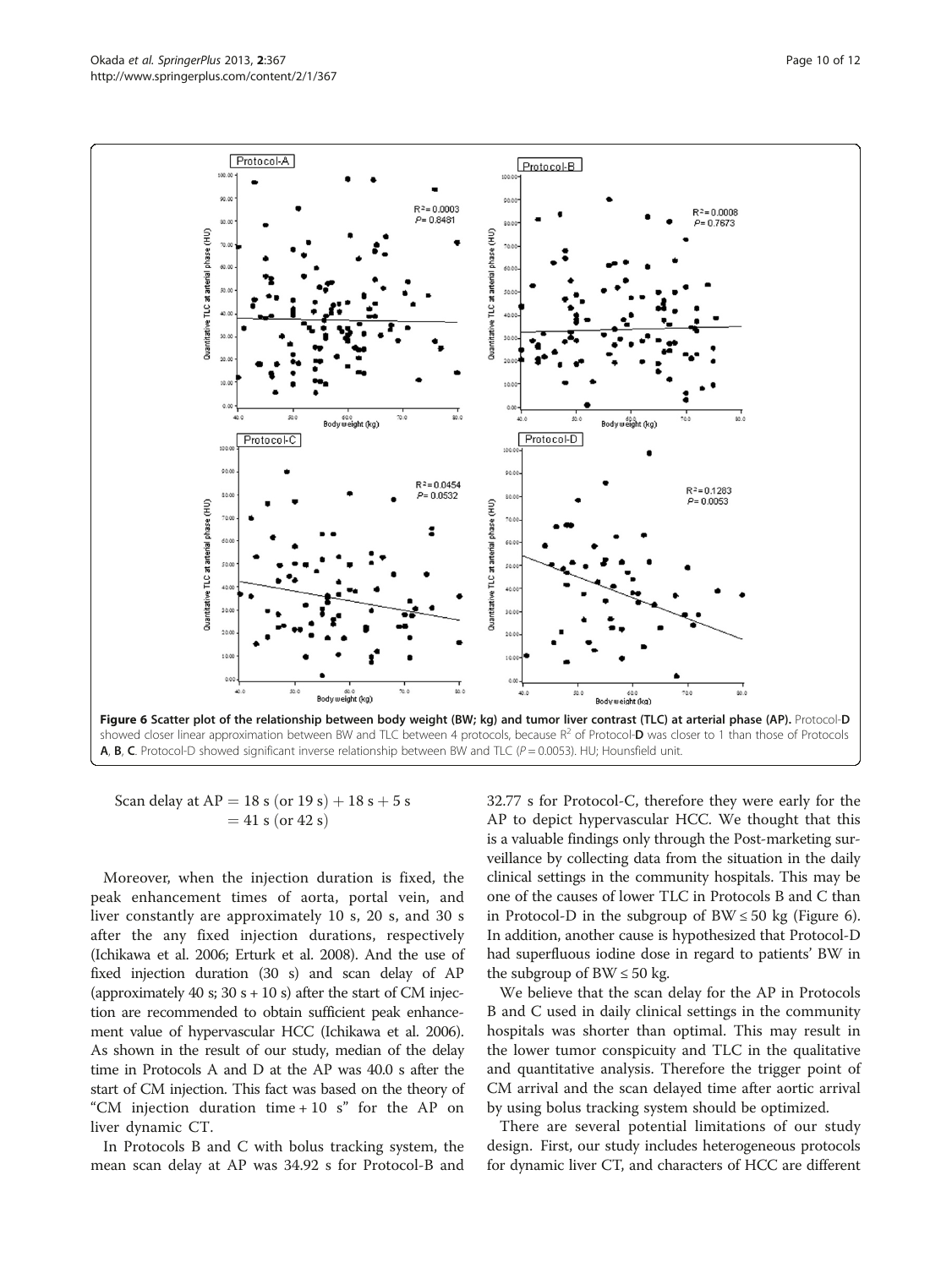<span id="page-10-0"></span>between 4 protocols. Therefore, we collected a relatively large number of patients to overcome the variations among patients. Second, a bolus tracking system may not work as optimized scan delay in several hospitals, because the delay after bolus tracking for AP is shorter than other protocols without bolus tracking systems. From our results, we should warn diagnostic radiologists that liver dynamic CT has to be performed with an optimal time delay after the threshold of the bolus tracking system. Third, our fixed dose (100 mL) of 300 mgI/mL of iohexol appears to be inadequate for Western people. However, most of the patients in our study weighed less than 60 kg (mean, 58.1 kg), and 100 mL is still used in Japanese hospitals, so we chose this dose for Protocol-D. Our results should be more obvious in a Western population with a higher mean body weight of 70 kg or more. Despite these limitations, we believe it clinically significant that the finding on the protocols of BW-tailored dose of CM and/or fixed injection duration indicated by the data obtained from single institution was replicated also in daily clinical settings, especially to standardize CM injection protocol nationwide or worldwide.

In patients with higher BW (> 60 kg), protocols of BW-tailored dose of CM and/or fixed injection duration should be employed to diagnose hypervascular HCCs. Use of CM with constant 100 mL at any BW and fixed scan timing is not recommended for dynamic hepatic CT, except in patients with lower BW  $(\leq 50 \text{ kg})$ . Moreover, when using bolus tracking system, its settings such as the trigger point and the scan delayed time should be optimized.

#### Competing interests

This study was supported by DAIICHI SANKYO CO., LTD., Tokyo, Japan. Masahiro Okada, Hiroshi Kondo, Hironobu Sou, Takamichi Murakami, Masayuki Kanematsu, Tomoaki Ichikawa, Shushi Yoshikawa, Kazuo Awai, Kengo Yoshimitsu and Yasuyuki Yamashita received consulting fees from Daiichi-Sankyo Co.,Ltd.

#### Authors' contributions

All authors contributed to the study design, the interpretation of the study results, and manuscript preparations. MO, HK, HS and AH carried out the qualitative rating of the image, and KS carried out the statistical analysis. All authors read and approved the final manuscript.

#### Acknowledgments

The authors are grateful to all the patients, physicians, and co-medical staffs who participated in this study, and show great honor and sincere gratitude to the late Mr. Atsushi Hatcho, radiological technologist, for his contribution to planning, interpretation of the data, and the methodology of CT value measurement of this study.

#### Author details

<sup>1</sup>Department of Radiology, Kinki University Faculty of Medicine, 377-2, Ohno-Higashi, Osaka-Sayamashi, Osaka 589-8511, Japan. <sup>2</sup>Department of Radiology, Gifu University Hospital, 1-1 Yanagido, Gifu, Gifu 501-1194, Japan. <sup>3</sup>Department of Radiology, University of Yamanashi, 1110 Shimokato, Chuo, Yamanashi 409-3898, Japan. <sup>4</sup>Central Radiology Department, Osaka Medical College, 2-7 Daigaku-chou, Takatsuki, Osaka 556-8686, Japan. <sup>5</sup>Clinical Data and Biostatistics Department, R&D Division, DAIICHI SANKYO CO., LTD.,

1-2-58, Hiromachi, Shinagawa-ku, Tokyo 140-8710, Japan. <sup>6</sup>Medical Affairs Department, Business Intelligence Division, DAIICHI SANKYO CO., LTD., 3-5-1, Nihonbashi honcho, Chuo-ku, Tokyo 103-8426, Japan. <sup>7</sup>Department of Diagnostic Radiology, Institute of Biomedical Sciences, Hiroshima University, 1-2-3 Kasumi, Minami-ku, Hiroshima 734-8551, Japan. <sup>8</sup>Department of Radiology, Faculty of Medicine, Fukuoka University, 7-45-1, Nanakuma, Jonan-ku, Fukuoka 814-0180, Japan. <sup>9</sup>Department of Diagnostic Radiology Graduate School of Medical Sciences, Kumamoto University, 1-1-1, Honjo, Kumamoto 860-0811, Japan.

#### Received: 11 June 2013 Accepted: 29 July 2013 Published: 31 July 2013

#### References

- Awai K, Hori S (2003) Effect of contrast injection protocol with dose tailored to patient weight and fixed injection duration on aortic and hepatic enhancement at multidetector-row helical CT. Eur Radiol 13:2155–2160
- Awai K, Inoue M, Yagyu Y, Watanabe M, Sano T, Nin S et al (2004a) Moderate versus high concentration of contrast material for aortic and hepatic enhancement and tumor-to-liver contrast at multi-detector row CT. Radiology 233:682–688
- Awai K, Hiraishi K, Hori S (2004b) Effect of contrast material injection duration and rate on aortic peak time and peak enhancement at dynamic CT involving injection protocol with dose tailored to patient weight. Radiology 230:142–150
- Bae KT (2003) Peak contrast enhancement in CT and MR angiography: when does it occur and why? Pharmacokinetic study in a porcine model. Radiology 227:809–816
- Bae KT, Heiken JP, Brink JA (1998a) Aortic and hepatic contrast medium enhancement at CT. Part I Prediction with a computer model Radiology 207:647–655
- Bae KT, Heiken JP, Brink JA (1998b) Aortic and hepatic contrast medium enhancement at CT. Part II Effect of reduced cardiac output in a porcine model Radiology 207:657–662
- Berland LL, Lee JY (1988) Comparison of contrast media injection rates and volumes for hepatic dynamic incremented computed tomography. Invest Radiol 23:918–922
- Brink JA, Heiken JP, Forman HP, Sagel SS, Molina PL, Brown PC (1995) Hepatic spiral CT: reduction of dose of intravenous contrast material. Radiology 197:83–88
- Claussen CD, Banzer D, Pfretzschner C, Kalender WA, Schorner W (1984) Bolus geometry and dynamics after intravenous contrast medium injection. Radiology 153:365–368
- Dean PB, Violante MR, Mahoney JA (1980) Hepatic CT contrast enhancement: effect of dose, duration of infusion, and time elapsed following infusion. Invest Radiol 15:158–161
- Erturk SM, Ichikawa T, Sou H, Tsukamoto T, Motosugi U, Araki T (2008) Effect of duration of contrast material injection on peak enhancement times and values of the aorta, main portal vein, and liver at dynamic MDCT with the dose of contrast medium tailored to patient weight. Clin Radiol 63:263–271
- Han JK, Kim AY, Lee KY, Seo JB, Kim TK, Choi BI et al (2000) Factors influencing vascular and hepatic enhancement at CT: experimental study on injection protocol using a canine model. J Comput Assist Tomogr 24:400–406
- Heiken JP, Brink JA, McClennan BL, Sagel SS, Crowe TM, Gaines MV (1995) Dynamic incremental CT: effect of volume and concentration of contrast material and patient weight on hepatic enhancement. Radiology 195:353–357
- Ichikawa T, Erturk SM, Araki T (2006) Multiphasic contrast-enhanced multidetector-row CT of liver: contrast-enhancement theory and practical scan protocol with a combination of fixed injection duration and patients' body-weight-tailored dose of contrast material. Eur J Radiol 58:165–176
- Kim T, Murakami T, Oi H, Matsushita M, Kishimoto H, Igarashi H et al (1995) Detection of hypervascular hepatocellular carcinoma by dynamic MRI and dynamic spiral CT. J Comput Assist Tomogr 19:948–954
- Kim T, Murakami T, Takahashi S, Tsuda K, Tomoda K, Narumi Y et al (1998) Effects of injection rates of contrast material on arterial phase hepatic CT. AJR Am J Roentgenol 171:429–432
- Kondo H, Kanematsu M, Goshima S, Tomita Y, Miyoshi T, Hatcho A et al (2008) Abdominal multidetector CT in patients with varying body fat percentages: estimation of optimal contrast material dose. Radiology 249:872–877